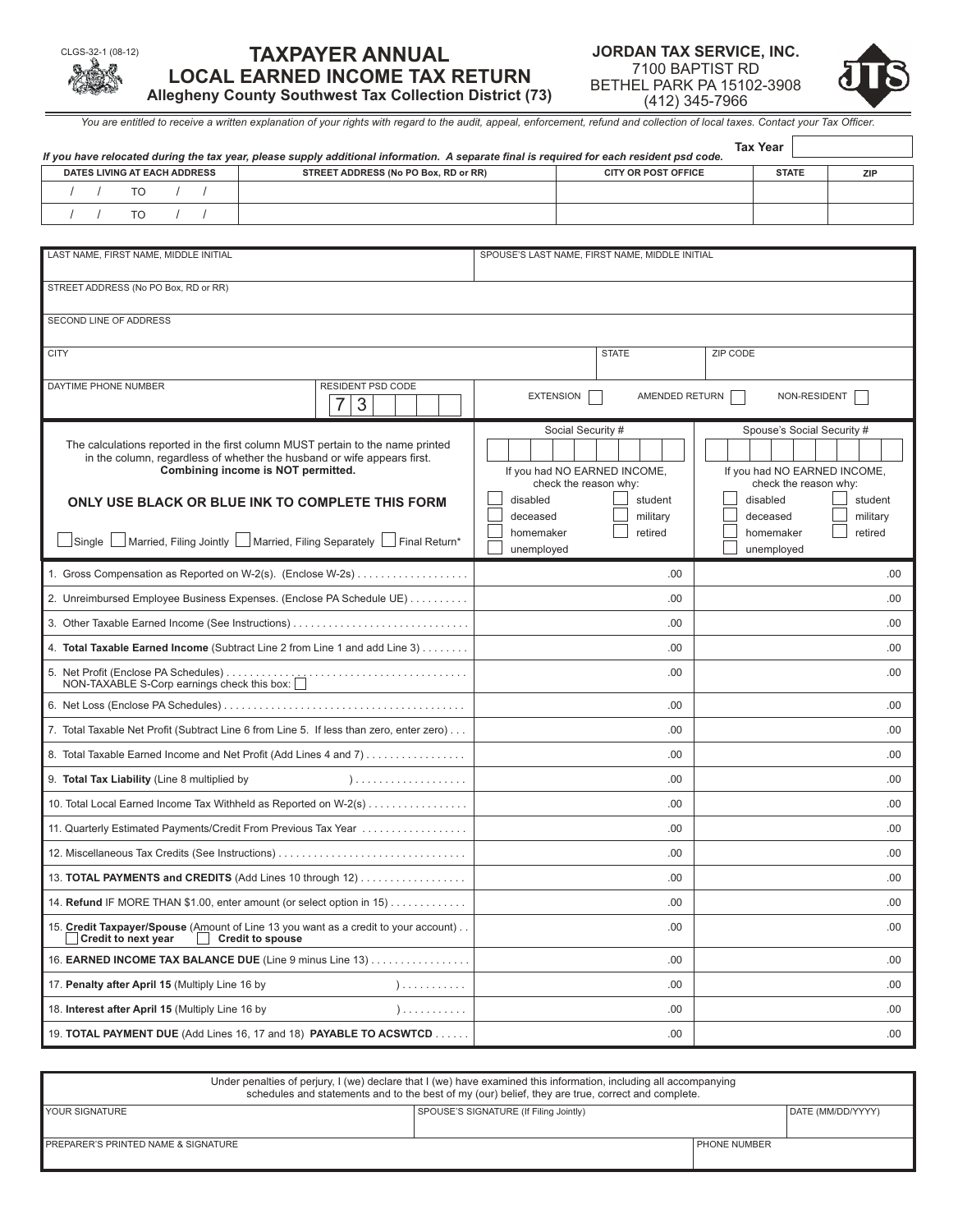

# **TAXPAYER ANNUAL LOCAL EARNED INCOME TAX RETURN**

# **INSTRUCTIONS**

# **A. General Instructions**

- **1. WHEN TO FILE:** This return must be completed and filed by all persons subject to the tax on or before April 15 (unless the 15th is a Saturday or Sunday then file the next business day), regardless of whether or not tax is due. If you file a Federal or State Application for Extension, check the extension box on the front of the form and send this form along with your estimated payment by April 15, unless the 15th is a Saturday or Sunday, then by the next business day. If you use a professional tax preparer, confirm that they will submit your final return for you.
- **2. WHERE TO FILE:** Remit to the local earned income tax collector for every tax collection district in which you lived during the year.
- **3. EFFECTIVE DATES:** January 1 through December 31, unless otherwise noted on your local earned income tax return.
- **4. AMENDED RETURN:** If a taxpayer amends his federal income tax return, an amended local earned income tax return must also be filed with the local earned income tax collector.
- **5. RECEIPT / COPY:** Your cancelled check is sufficient proof of payment.
- **6. PENALTY AND INTEREST:** If for any reason the tax is not paid when due, penalty and interest will be charged. Any late, incorrect filing or payment may result in additional costs of collection.
- **7. ROUND OFF CENTS** to the nearest whole dollar. Do not include amounts under 50 cents. Increase amounts from 50 to 99 cents to the next dollar amount.
- **8. USE BLACK OR BLUE INK ONLY WHEN COMPLETING THIS FORM.**

## **B. Regulations/Line by Line Instructions**

### **LINE 1: GROSS EARNINGS FOR SERVICES RENDERED**

**Documentation Required:** W-2(S) must be enclosed (legible photocopies are accepted).

**TAXABLE INCOME INCLUDES:** Salaries, Wages, Commissions, Bonuses, Tips, Stipends, Fees, Incentive Payments, Employee Contributions to Retirement Accounts, Compensation Drawing Accounts (If amounts received as a drawing account exceed the salaries or commission earned, the tax is payable on the amounts received. If the employee subsequently repays to the employer any amounts not in fact earned, the tax shall be adjusted accordingly.). Benefits Accruing from Employment, such as: Annual Leave, Vacation, Holiday, Separation, Sabbatical Leave, Compensation Received in the Form of Property shall be taxed at its fair market value at the time of receipt, Jury Duty Pay, Payments Received from Weekend Meetings for National Guard or Reserve Units, Sick Pay (if employee received a regular salary during period of sickness or disability by virtue of his agreement of employment), and Taxes Assumed by the Employer. Taxpayer should refer to the PA Department of Revenue regulations regarding taxable compensation. This list is not exhaustive; contact your local earned income tax collector if you have any questions.

**NON-TAXABLE INCOME INCLUDES:** Social Security Benefits, Unemployment Compensation, Pensions, Public Assistance, Death Benefits, Gifts, Interest, Dividends, Boarding and Lodging to Employees for Convenience of Employer, Lottery Winnings, Supplementary Unemployment Benefits (sub pay), Capital Gains (Capital losses may not be used as a deduction against other taxable income.), Disability Benefits (periodical payments received by an individual under a disability insurance plan), Active Military Service outside of PA and Summer Encampment, Personal Use of Company Cars, Cafeteria Plans, and Clergy Housing Allowance. Some forms of payments from Individual Retirement Programs, such as Keogh, Tax Shelter Annuity, IRA, and 401K are not taxable. Taxpayer should refer to the PA Department of Revenue regulations regarding taxable compensation. This list is not exhaustive; contact your local earned income tax collector if you have any questions.

## **LINE 2: ALLOWABLE EMPLOYEE BUSINESS EXPENSES**

**Documentation Required:** Pennsylvania form PA-UE must be enclosed (legible photocopies are accepted).

- **LINE 3: OTHER TAXABLE EARNED INCOME:** Include income, from work or services performed, which has not been included on line 1 or line 5. Do not include interest, dividends or capital gains.
- **LINE 4: TOTAL TAXABLE EARNED INCOME:** Subtract line 2 from line 1 and add line 3.

# **LINES 5 & 6: NET PROFITS/NET LOSSES FROM BUSINESS:** Use line 5 for profit and line 6 for loss.

**Documentation Required:** 1099(s), PA schedules C, E, F, or K-1 must be enclosed (legible photocopies are accepted).

**Rule:** A taxpayer may NOT offset a business loss against wages and other compensation (W-2 earnings -- line 1). "Passthrough" income from an S-Corporation is NOT taxable and loss is not deductible. A taxpayer may offset a loss from one business entity against a net profit from another business entity.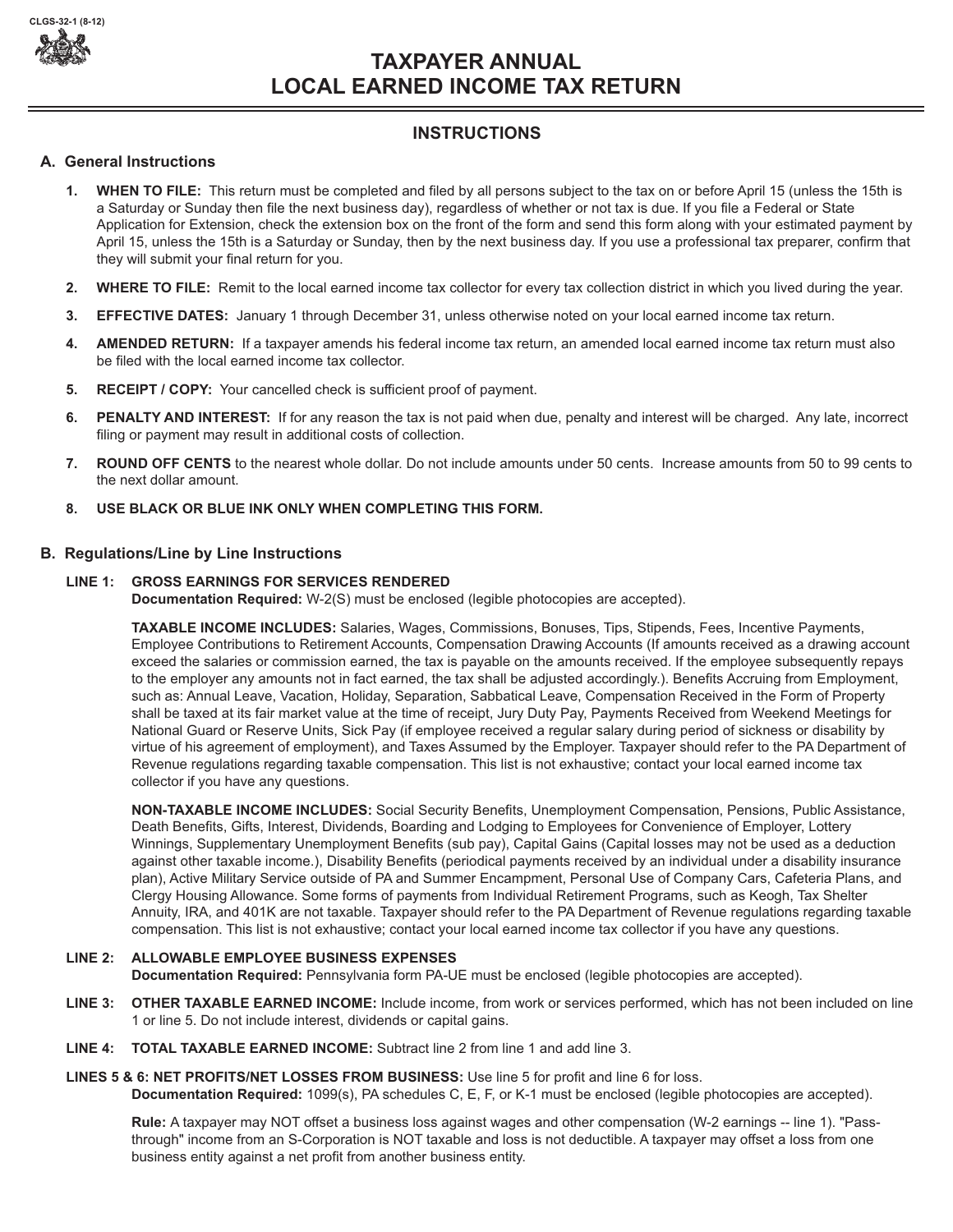**LINE 7: TOTAL TAXABLE NET PROFIT:** Subtract line 6 from line 5; if less than zero, enter zero.

#### **LINE 8: TOTAL TAXABLE EARNED INCOME AND NET PROFIT:** Add lines 4 & 7.

- **LINE 9: TAX LIABILITY:** Multiply line 8 by your local earned income tax rate. If you don't know your rate, contact your local earned income tax collector where you live or visit www.newPA.com to find your rate.
- **LINE 10: EARNED INCOME TAX WITHHELD:** You may claim credit for local tax withheld as shown on your W-2 form, but only up to the rate of tax printed on line 9 of the tax return. Do not claim entire amount of tax withheld if it is greater than the tax rate for your resident taxing jurisdiction, unless it also exceeds the non-resident tax rate where you work.
- **LINE 11: QUARTERLY ESTIMATED PAYMENTS/CREDITS FROM PREVIOUS TAX YEAR:** : List any quarterly estimated payments made to date for appropriate filing year. Do not include any penalty and interest amounts that may have been made with the quarterly payments. Also, include tax credit from the previous tax year.

### **LINE 12: MISCELLANEOUS CREDITS**

#### **General Rules Applicable to All Line 12 Credits:**

- (1) Credits for income taxes paid to other states must first be used against your Pennsylvania state income tax liability; any credit remaining thereafter may be used against your local earned income tax liability.
- (2) Credits for income taxes paid to political subdivisions located outside of Pennsylvania or for wage taxes paid to Philadelphia may be taken directly against your local earned income tax liability.
- (3) In calculating your credit for income taxes paid to another state or to a political subdivision, note that the same items of income must be subject to both your local earned income tax and the out-of state tax.
- (4) **No credit for income taxes paid to another state or political subdivision may exceed your total local earned income tax liability.**

**Credit for Taxes Paid to Other States:** You may take a credit based upon the gross earnings taxed both in another state and in Pennsylvania that is in excess of Pennsylvania state personal income tax rate. THIS CREDIT WILL BE DISALLOWED IF THE NON-RESIDENT OR FOREIGN US STATE RETURN AND YOUR W-2 FORM SHOWING STATE INCOME TAX WITHHELD IS NOT PROVIDED.

#### **No credits are given for state income taxes paid to states that reciprocate with the Commonwealth of Pennsylvania. These states are: Maryland, New Jersey, Ohio, Virginia, West Virginia and Indiana.**

**Example:** Taxpayer earned wages of \$10,000.00 in Delaware and paid an income tax liability to that state of \$317.00. Assuming the current Pennsylvania state tax rate is 3.07% for the tax year in question, since the \$317.00 exceeds 3.07% (PA Tax) amount of \$307.00 by \$10.00, the \$10.00 may be credited against your local income tax.

| (2)                                                                       | 100.00 |
|---------------------------------------------------------------------------|--------|
| Tax paid to Delaware $\ldots \ldots \ldots \ldots \ldots \ldots \ldots$ . | 317.00 |
| PA Income Tax $(3.07\% \times \$10,000.00)$ (4)                           | 307.00 |
| Credit to be used against Local Tax                                       |        |
| (Line 3 minus Line 4)                                                     |        |
| On Line 12 of the tax return, enter this amount $\dots$ . (5)             | 10.00  |
| or the amount on Line 2 of worksheet,                                     |        |
| whichever is less                                                         |        |

If all your wages or gross earnings are subject to Delaware State Income Tax (not PA), use the above example to calculate your tax obligation. If you had earned income NOT taxed by Delaware, this income would be subject to the earned income tax effective where you live and must be shown separately on the Local Earned Income Tax Return.

**Credit for Taxes Paid to Political Subdivisions Outside of Pennsylvania:** You may take a credit based upon the gross earnings taxed in both another political subdivision and where you live in Pennsylvania. THIS CREDIT WILL BE DISALLOWED IF THE FOREIGN CITY RETURN AND OR YOUR W-2 FORM SHOWING CITY INCOME TAX WITHHELD IS NOT PROVIDED.

**Credit for Taxes to Philadelphia:** You may use any wage tax paid to Philadelphia as a credit toward your local earned income tax liability. You must complete the Local Earned Income Tax Return. A COPY OF YOUR W-2 AND/OR VERIFICATION OF TAXES PAID MUST BE ENCLOSED WITH THE FORM OR CREDIT WILL BE DISALLOWED. No refunds or credits will be allowed for any overpayment made to Philadelphia. On line 12 of the tax return, enter the amount of Philadelphia wage tax paid.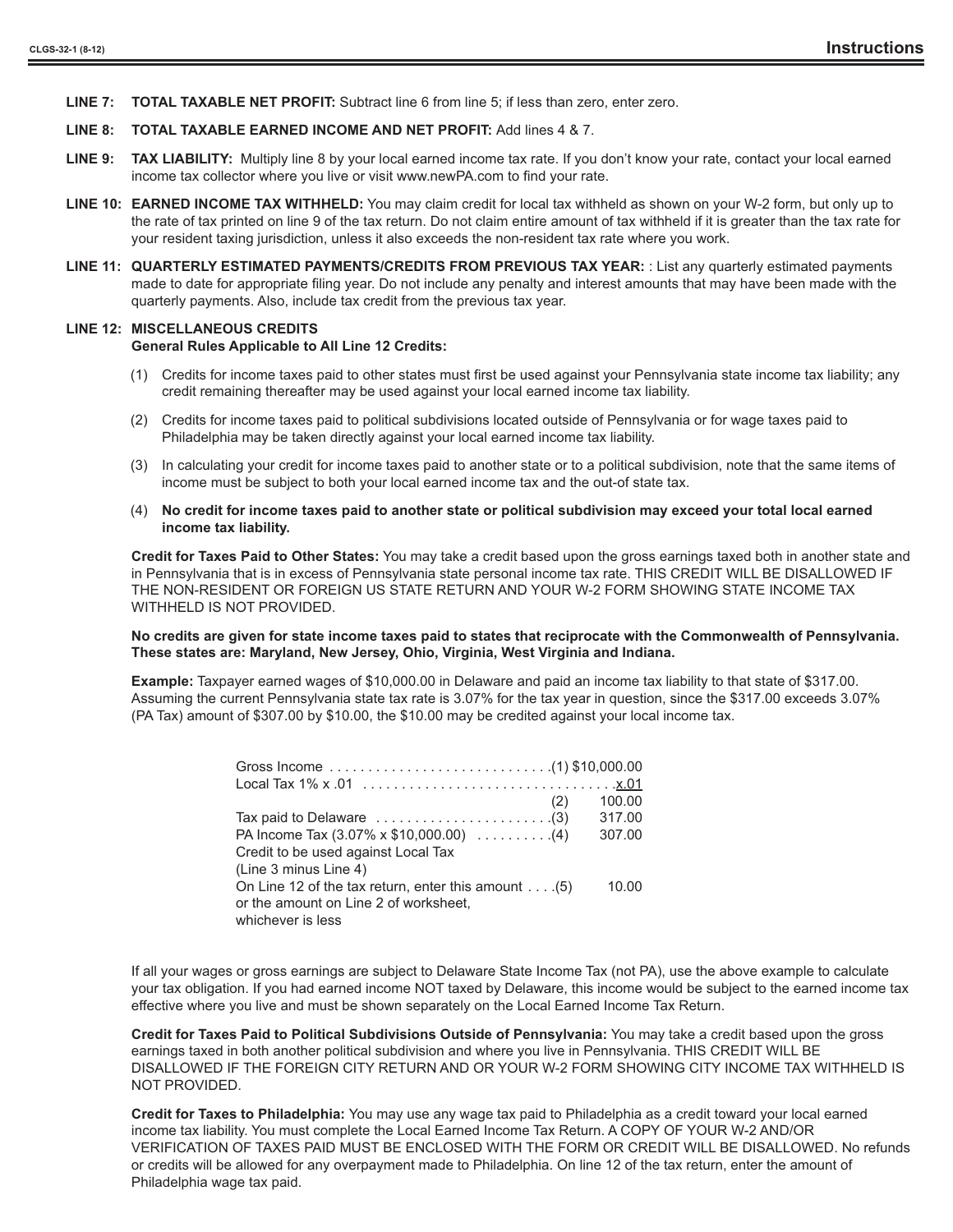**LINE 13: TOTAL PAYMENTS AND CREDITS:** Enter the sum of lines 10, 11 & 12.

- **LINE 14: REFUND:** If tax (line 9) is less than your credits (line 13), enter amount of refund. If you have an overpayment of taxes in excess of \$1.00, you may elect to receive a refund or take same as credit against the next year's tax liability. A 1099 will be issued to the Federal Government for any credit or refund in excess of \$10.00.
- **LINE 15: CREDIT:** If tax (line 9) is less than your credits (line 13) enter amount of credit and check the applicable box for credit to spouse or credit to next year. A 1099 will be issued to the Federal Government for any credit or refund in excess of \$10.00.
- **LINE 16: AMOUNT OF TAX DUE:** If tax (line 9) is larger than your credits (line 13), enter amount of tax due, if less than \$1.00, ENTER ZERO.
- **LINE 17 & 18: INTEREST AND PENALTIES:** If for any reason the tax is not paid when due, interest and penalty of the unpaid tax for each month shall be added and collected. Returns received after the due date may be charged additional costs of collection.
- **LINE 19: TOTAL AMOUNT DUE:** The sum of lines 16, 17 & 18. OMIT IF LESS THAN \$1.00.

**Note:** All accounts are subject to audit and review. Local or city copy of W-2 and/or supporting schedules must be enclosed with tax return.

(Legible photocopies of W-2s and schedules are accepted).